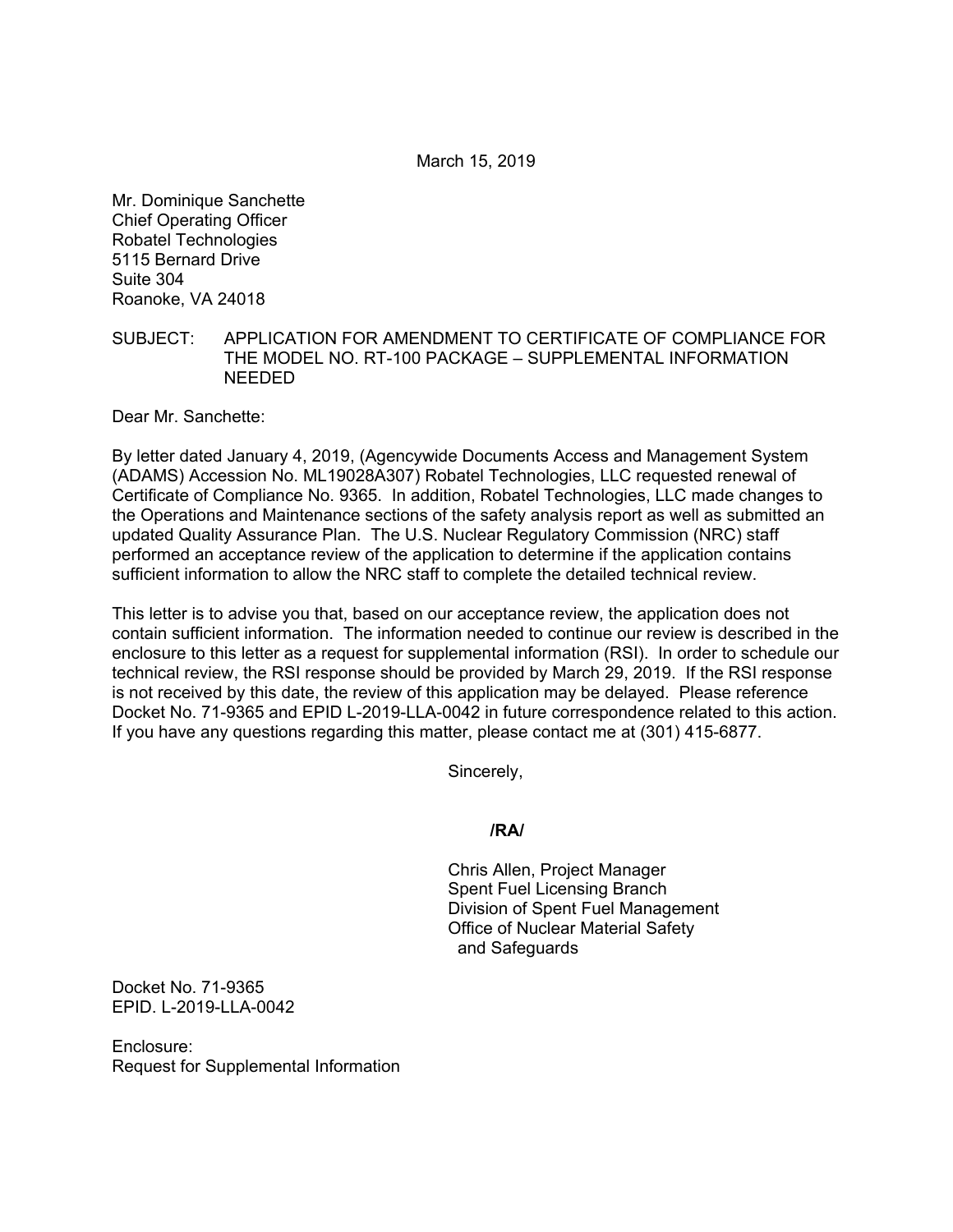#### D. Sanchette -2-

# SUBJECT: APPLICATION FOR AMENDMENT TO CERTIFICATE OF COMPLIANCE FOR THE MODEL NO. RT-100 PACKAGE – SUPPLEMENTAL INFORMATION NEEDED, DOCUMENT DATE: March 15, 2019

**DISTRIBUTION:** SFST r/f RPowell, RI BBonser, RII MKunowski, RIII JKatanic, RIV DMarcano

G:\SFST\Allen\Part 71\Robatel\Renewal\Acceptance Review\RSI Letter.docx **ADAMS No.: ML19074A229**

| OFC:         | NMSS/DSFM       | NMSS/DSFM               | NMSS/DSFM | NMSS/DSFM |
|--------------|-----------------|-------------------------|-----------|-----------|
| <b>NAME:</b> | WAllen          | SFigueroa<br>via e-mail | JTapp     | DMarcano  |
| DATE:        | 3/12/19         | 3/13/19                 | 3/13/19   | 3/15/19   |
| OFC:         | <b>SFM</b>      |                         |           |           |
| <b>NAME:</b> | <b>IBerrios</b> |                         |           |           |
| DATE:        | 3/15/19         |                         |           |           |

**OFFICIAL RECORD COPY**